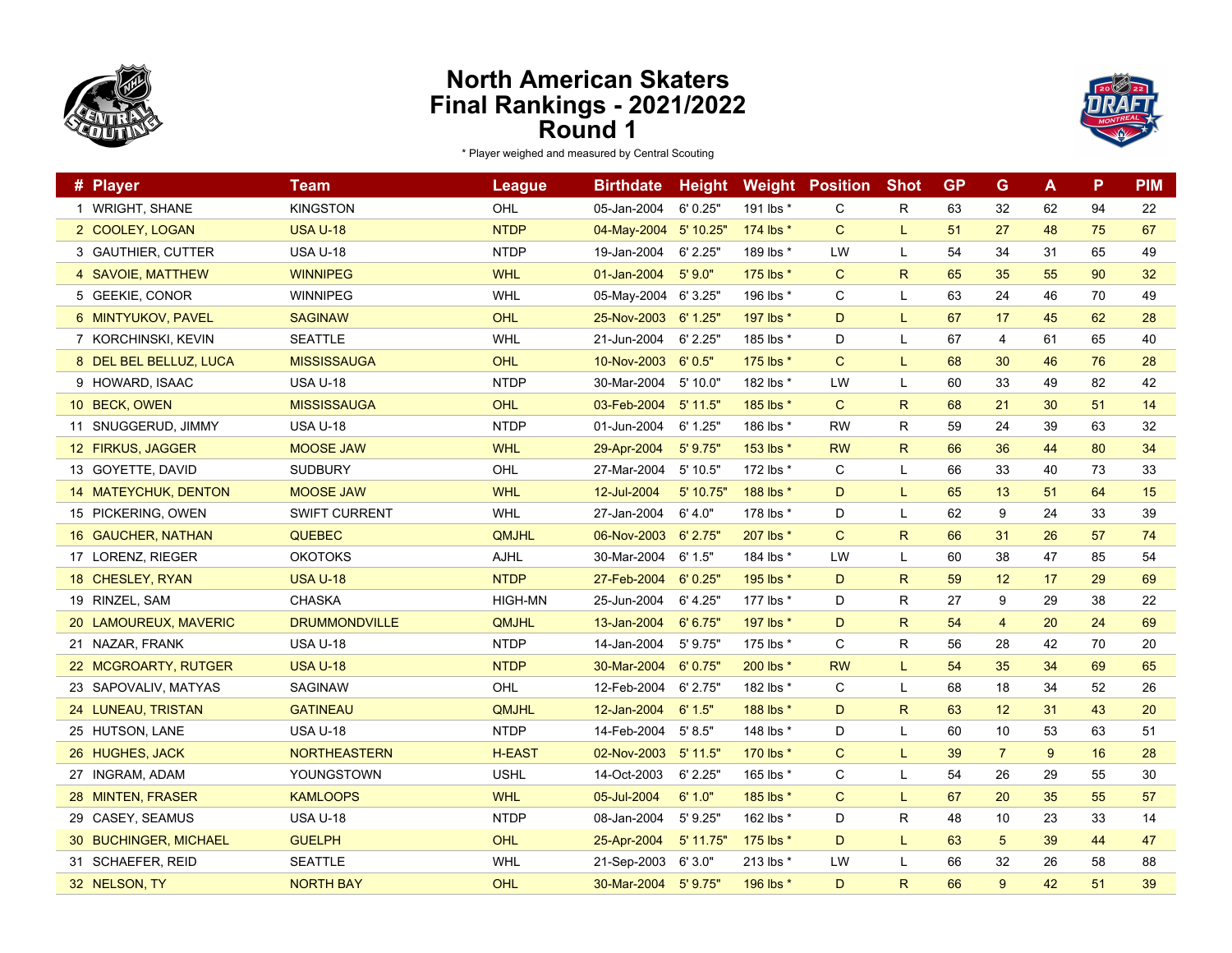



| # Player                   | Team                         | <b>League</b>  | <b>Birthdate</b>    | <b>Height</b> |           | <b>Weight Position</b> | <b>Shot</b>  | <b>GP</b> | G              | A  | P  | <b>PIM</b>     |
|----------------------------|------------------------------|----------------|---------------------|---------------|-----------|------------------------|--------------|-----------|----------------|----|----|----------------|
| 33 WARREN, NOAH            | <b>GATINEAU</b>              | QMJHL          | 15-Jul-2004         | 6'5.0''       | 216 lbs * | D                      | R            | 62        | 5              | 19 | 24 | 52             |
| 34 MCCONNELL-BARKER, BRYCE | <b>SAULT STE. MARIE</b>      | OHL            | 04-Jun-2004         | 6'1.0"        | 193 lbs * | $\mathsf{C}$           | L            | 68        | 23             | 26 | 49 | 14             |
| 35 ZHILKIN, DANIL          | <b>GUELPH</b>                | OHL            | 19-Dec-2003         | 6' 1.0"       | 189 lbs * | C                      | L            | 66        | 23             | 32 | 55 | 24             |
| 36 FINLEY, QUINN           | <b>MADISON</b>               | <b>USHL</b>    | 08-Aug-2004         | $5'$ 11.5"    | 168 lbs * | <b>LW</b>              | L            | 39        | 12             | 17 | 29 | 16             |
| 37 JAMES, DYLAN            | SIOUX CITY                   | <b>USHL</b>    | 12-Oct-2003         | 6'0.25"       | 181 lbs * | <b>LW</b>              | L            | 62        | 28             | 33 | 61 | 39             |
| 38 FILMON, JOSH            | <b>SWIFT CURRENT</b>         | <b>WHL</b>     | 18-Mar-2004         | 6'2.0"        | 160 lbs * | LW                     | L            | 67        | 23             | 22 | 45 | 26             |
| 39 MOLDENHAUER, NICHOLAS   | <b>CHICAGO</b>               | <b>USHL</b>    | 25-May-2004         | 5' 10.0"      | 170 lbs * | <b>RW</b>              | R            | 41        | 18             | 25 | 43 | $\overline{4}$ |
| 40 LUND, CAMERON           | <b>GREEN BAY</b>             | <b>USHL</b>    | 07-Jun-2004         | 6' 1.75"      | 185 lbs * | $\mathsf{C}$           | $\mathsf{R}$ | 62        | 25             | 25 | 50 | 49             |
| 41 LUCIUS, CRUZ            | <b>USA U-18</b>              | <b>NTDP</b>    | 05-Apr-2004         | 6'0.25"       | 178 lbs * | <b>RW</b>              | R.           | 23        | 9              | 8  | 17 | 10             |
| 42 ROHRER, VINZENZ         | <b>OTTAWA</b>                | OHL            | 09-Sep-2004         | 5' 10.25'     | 163 lbs * | $\mathsf{C}$           | $\mathsf{R}$ | 64        | 25             | 23 | 48 | 14             |
| 43 GUSTAFSON, JORDAN       | <b>SEATTLE</b>               | <b>WHL</b>     | 20-Jan-2004         | 5' 10.5"      | 178 lbs * | C                      | L            | 58        | 23             | 29 | 52 | 16             |
| 44 HAIGHT, HUNTER          | <b>BARRIE</b>                | OHL            | 04-Apr-2004         | 5' 10.75'     | 173 lbs * | C                      | R            | 63        | 22             | 19 | 41 | 13             |
| 45 POITRAS, MATTHEW        | <b>GUELPH</b>                | OHL            | 10-Mar-2004         | 5' 10.75'     | 174 lbs * | C                      | $\mathsf{R}$ | 68        | 21             | 29 | 50 | 58             |
| 46 GREENE, RYAN            | <b>GREEN BAY</b>             | <b>USHL</b>    | 21-Oct-2003         | 6'1.0"        | 174 lbs * | $\mathsf{C}$           | $\mathsf{R}$ | 59        | 19             | 32 | 51 | 53             |
| 47 LINDGREN, MATS          | <b>KAMLOOPS</b>              | WHL            | 26-Aug-2004         | 5' 10.75'     | 173 lbs * | D                      | L            | 68        | 5              | 39 | 44 | 42             |
| 48 KYROU, CHRISTIAN        | <b>ERIE</b>                  | OHL            | 16-Sep-2003         | 5' 10.25"     | 182 lbs * | D                      | $\mathsf{R}$ | 68        | 18             | 42 | 60 | 44             |
| 49 LUDWINSKI, PAUL         | <b>KINGSTON</b>              | OHL            | 23-Apr-2004         | 5' 11.25'     | 176 lbs * | C                      | L            | 67        | 16             | 27 | 43 | 20             |
| 50 MACDONALD, BEN          | <b>NOBLE &amp; GREENOUGH</b> | <b>HIGH-MA</b> | 24-Feb-2004         | $5'$ 11.5"    | 165 lbs * | $\mathsf{C}$           | L            | 22        | 14             | 15 | 29 | $\mathbf{0}$   |
| 51 HAYES, GAVIN            | <b>FLINT</b>                 | OHL            | 14-May-2004         | 6' 1.5"       | 177 lbs * | LW                     | R            | 65        | 19             | 30 | 49 | 18             |
| 52 FISHER, MICHAEL         | <b>ST. MARK'S SCHOOL</b>     | <b>HIGH-MA</b> | 02-May-2004 6'2.0"  |               | 193 lbs * | D                      | $\mathsf{R}$ | 28        | 13             | 37 | 50 | $\mathbf 0$    |
| 53 GEORGE, ISAIAH          | <b>LONDON</b>                | OHL            | 15-Feb-2004         | 6' 0.25"      | 195 lbs * | D                      | L            | 67        | 6              | 17 | 23 | 32             |
| 54 LIVANAVAGE, JAKE        | <b>CHICAGO</b>               | <b>USHL</b>    | 06-May-2004         | 5'9.5"        | 157 lbs * | D                      | L            | 61        | 3              | 42 | 45 | 40             |
| 55 SPACEK, DAVID           | SHERBROOKE                   | QMJHL          | 18-Feb-2003         | 5' 11.5"      | 174 lbs * | D                      | R            | 57        | 12             | 38 | 50 | 44             |
| 56 WEIR, JACE              | <b>RED DEER</b>              | <b>WHL</b>     | 21-May-2004         | 6'2.0"        | 183 lbs * | D                      | $\mathsf{R}$ | 64        | $\overline{5}$ | 20 | 25 | 37             |
| 57 GUCCIARDI, DAVID        | <b>MICHIGAN STATE</b>        | <b>BIG10</b>   | 09-Oct-2002         | 6'1.0"        | 185 lbs   | D                      | L            | 36        | 5              | 6  | 11 | 22             |
| 58 PETROVSKY, SERVAC       | <b>OWEN SOUND</b>            | OHL            | 10-Aug-2004         | 5'9.75''      | 172 lbs * | $\mathsf{C}$           | L            | 65        | 28             | 26 | 54 | 28             |
| 59 GUINDON, CEDRICK        | <b>OWEN SOUND</b>            | OHL            | 21-Apr-2004         | 5' 9.75"      | 170 lbs * | LW                     | L            | 68        | 30             | 29 | 59 | 16             |
| 60 LANGLOIS, JEREMY        | <b>CAPE BRETON</b>           | <b>QMJHL</b>   | 19-Sep-2003         | 6'0.0"        | 186 lbs * | D                      | L            | 60        | 13             | 34 | 47 | 58             |
| 61 KAPLAN, DEVIN           | <b>USA U-18</b>              | <b>NTDP</b>    | 10-Jan-2004         | 6' 2.25"      | 199 lbs * | <b>RW</b>              | $\mathsf{R}$ | 53        | 13             | 25 | 38 | 59             |
| 62 KARABELA, JAKE          | <b>GUELPH</b>                | OHL            | 07-Mar-2004         | $5'$ 10.5"    | 160 lbs * | $\mathsf{C}$           | L            | 68        | 12             | 33 | 45 | 28             |
| 63 BUMP, ALEX              | <b>PRIOR LAKE</b>            | <b>HIGH-MN</b> | 20-Nov-2003         | 6' 0.25"      | 195 lbs * | LW                     | L            | 31        | 48             | 35 | 83 | 44             |
| 64 PLANTE, ZAM             | <b>HERMANTOWN</b>            | <b>HIGH-MN</b> | 24-Aug-2004 5' 9.0" |               | 161 lbs * | $\mathsf{C}$           | L            | 22        | 24             | 37 | 61 | $\mathbf{0}$   |
|                            |                              |                |                     |               |           |                        |              |           |                |    |    |                |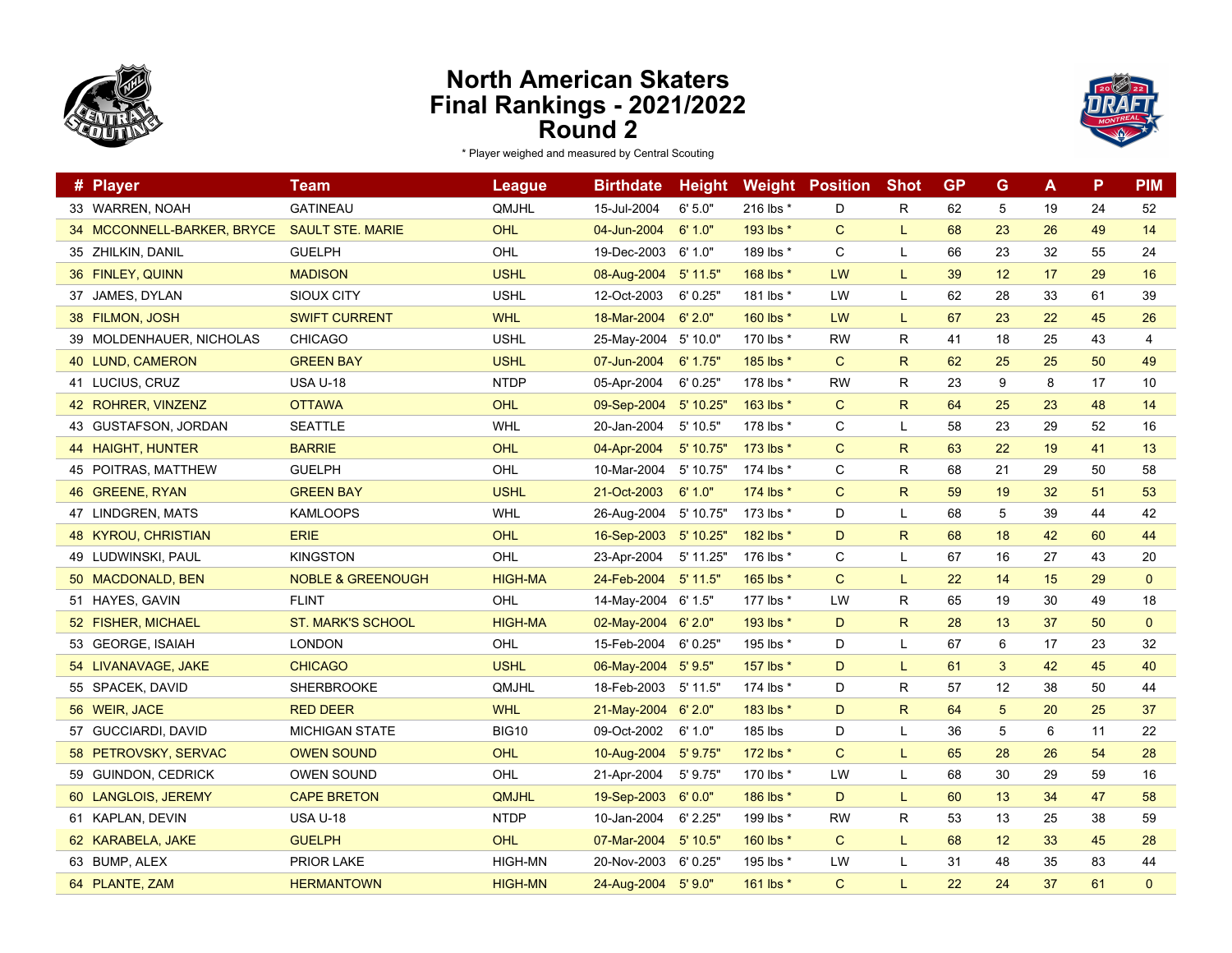



| # Player                   | <b>Team</b>                   | <b>League</b>  | <b>Birthdate</b>    | <b>Height</b> |           | <b>Weight Position</b> | <b>Shot</b>  | <b>GP</b> | G              | A  | P   | <b>PIM</b>  |
|----------------------------|-------------------------------|----------------|---------------------|---------------|-----------|------------------------|--------------|-----------|----------------|----|-----|-------------|
| 65 DEVINE, JACK            | <b>DENVER</b>                 | <b>NCHC</b>    | 01-Oct-2003         | $5'$ 11.0"    | 173 lbs   | <b>RW</b>              | R            | 36        | 3              | 16 | 19  | 16          |
| 66 JUGNAUTH, TYSON         | <b>WEST KELOWNA</b>           | <b>BCHL</b>    | 17-Apr-2004         | 5' 10.75"     | 155 lbs * | D                      | L            | 52        | 9              | 41 | 50  | 26          |
| 67 SARSLAND, TRISTAN       | <b>BENILDE-ST. MARGARET'S</b> | <b>HIGH-MN</b> | 25-Feb-2004         | 5' 11.75"     | 182 lbs * | D                      | R            | 28        | 12             | 21 | 33  | 22          |
| 68 FURLONG, JAKE           | <b>HALIFAX</b>                | <b>QMJHL</b>   | 04-Mar-2004         | 6'0.5"        | 189 lbs * | D                      | L.           | 67        | $\overline{4}$ | 38 | 42  | 16          |
| 69 DAVIES, JOSH            | <b>SWIFT CURRENT</b>          | <b>WHL</b>     | 24-Mar-2004         | 5'9.25''      | 197 lbs * | LW                     | L            | 64        | 16             | 20 | 36  | 119         |
| 70 HEALEY, RYAN            | <b>SIOUX FALLS</b>            | <b>USHL</b>    | 19-May-2004         | $5'$ 11.75"   | 172 lbs * | D                      | $\mathsf{R}$ | 59        | $\mathbf{3}$   | 18 | 21  | 22          |
| 71 DORRINGTON, JACKSON     | <b>DES MOINES</b>             | <b>USHL</b>    | 13-Apr-2004         | 6'2.0"        | 192 lbs * | D                      | L            | 41        | 3              | 8  | 11  | 51          |
| 72 SEMINOFF, MATTHEW       | <b>KAMLOOPS</b>               | <b>WHL</b>     | 27-Dec-2003         | $5'$ 11.0"    | 180 lbs * | <b>RW</b>              | $\mathsf{R}$ | 64        | 26             | 31 | 57  | 8           |
| 73 DUMAIS, JORDAN          | <b>HALIFAX</b>                | QMJHL          | 15-Apr-2004         | 5' 8.0"       | 165 lbs * | <b>RW</b>              | R            | 68        | 39             | 70 | 109 | 6           |
| 74 LISOWSKY, BRANDON       | <b>SASKATOON</b>              | <b>WHL</b>     | 13-Apr-2004         | 5' 8.25"      | 171 lbs * | LW                     | L.           | 68        | 33             | 25 | 58  | 34          |
| 75 FIMIS, PANO             | <b>NIAGARA</b>                | OHL            | 17-Jun-2004         | 5' 9.25"      | 175 lbs * | C                      | R            | 54        | 14             | 30 | 44  | 26          |
| 76 SCHUURMAN, BRAYDEN      | <b>VICTORIA</b>               | <b>WHL</b>     | 22-Feb-2004         | 5'9.25''      | 191 lbs * | $\mathsf{C}$           | $\mathsf{R}$ | 68        | 29             | 25 | 54  | 14          |
| 77 O'NEILL, CAMERON        | <b>MOUNT ST. CHARLES</b>      | HIGH-RI        | 24-Jan-2004         | $5'$ 11.5"    | 182 lbs * | <b>RW</b>              | R            | 62        | 57             | 76 | 133 | 23          |
| 78 MASTRODOMENICO, MICHAEL | <b>LINCOLN</b>                | <b>USHL</b>    | 19-Apr-2004         | 6'0.5"        | 196 lbs * | D                      | $\mathsf{R}$ | 53        | $\overline{4}$ | 14 | 18  | 46          |
| 79 SIEPMANN, GRAYDEN       | <b>CALGARY</b>                | WHL            | 26-May-2004         | 5'10.0"       | 175 lbs * | D                      | R            | 66        | 9              | 16 | 25  | 28          |
| 80 SOVA, SPENCER           | <b>ERIE</b>                   | <b>OHL</b>     | 10-Jan-2004         | 6'0.0"        | 185 lbs * | D                      | L.           | 64        | 9              | 19 | 28  | 14          |
| 81 DONOVAN, JORIAN         | <b>HAMILTON</b>               | OHL            | 05-Apr-2004         | 6' 1.25"      | 182 lbs * | D                      | L            | 64        | 3              | 19 | 22  | 29          |
| 82 FEGARAS, GEORGE         | <b>NORTH YORK</b>             | OJHL           | 26-Apr-2004         | 6'0.75''      | 188 lbs * | D                      | $\mathsf{R}$ | 52        | 13             | 35 | 48  | 40          |
| 83 ALI, BRENNAN            | <b>AVON OLD FARMS</b>         | <b>HIGH-CT</b> | 09-Feb-2004         | 6'0.25"       | 193 lbs * | C                      | L            | 27        | 15             | 19 | 34  | $\mathbf 0$ |
| 84 KNUBLE, COLE            | <b>FARGO</b>                  | <b>USHL</b>    | 01-Jul-2004         | $5'$ 9.75"    | 175 lbs * | <b>RW</b>              | R            | 62        | 20             | 29 | 49  | 14          |
| 85 KONYEN, EVAN            | <b>SUDBURY</b>                | OHL            | 22-Feb-2004         | 5'10.0"       | 169 lbs * | <b>RW</b>              | R            | 66        | 16             | 34 | 50  | 35          |
| 86 HEMMERLING, BEN         | <b>EVERETT</b>                | <b>WHL</b>     | 21-Apr-2004         | 5' 10.25"     | 159 lbs * | <b>RW</b>              | $\mathsf{R}$ | 57        | 10             | 37 | 47  | 25          |
| 87 ROERSMA, RYLEN          | <b>BRANDON</b>                | WHL            | 25-Jul-2004         | 5' 10.0"      | 161 lbs * | C                      | L            | 68        | 19             | 10 | 29  | 28          |
| 88 JELSMA, BEAU            | <b>BARRIE</b>                 | OHL            | 28-Apr-2004         | 5'9.25''      | 174 lbs * | C                      | L            | 68        | 27             | 20 | 47  | 23          |
| 89 MOSKO, MARIAN           | SELECTS U18 - SOUTH KENT      | <b>HIGH-CT</b> | 11-May-2004         | 5' 11.0"      | 174 lbs * | D                      | L            | 59        | 11             | 31 | 42  | 0           |
| 90 SAVOIE, SAMUEL          | <b>GATINEAU</b>               | <b>QMJHL</b>   | 25-Mar-2004         | 5'9.5"        | 189 lbs * | LW                     | L            | 64        | 18             | 15 | 33  | 45          |
| 91 LA STARZA, MICHAEL      | <b>SIOUX FALLS</b>            | <b>USHL</b>    | 14-Jan-2004         | 5' 10.5"      | 181 lbs * | <b>RW</b>              | L            | 57        | 16             | 28 | 44  | 45          |
| 92 BOOTH, ANGUS            | <b>SHAWINIGAN</b>             | QMJHL          | 27-Apr-2004         | 6'0.25''      | 177 lbs * | D                      | L            | 42        | $\mathbf{1}$   | 22 | 23  | 32          |
| 93 SWARD, GRAHAM           | <b>SPOKANE</b>                | <b>WHL</b>     | 12-Sep-2003         | 6'2.0"        | 180 lbs   | D                      | L            | 57        | 10             | 33 | 43  | 46          |
| 94 LOMBARDI, AMADEUS       | <b>FLINT</b>                  | OHL            | 05-Jun-2003         | 5' 9.75'      | 165 lbs * | $\mathsf{C}$           | L            | 67        | 18             | 41 | 59  | 24          |
| 95 SIDOROV, YEGOR          | <b>SASKATOON</b>              | WHL            | 18-Jun-2004         | 5' 10.0"      | 154 lbs   | <b>RW</b>              | L            | 58        | 23             | 12 | 35  | 23          |
| 96 KING, BEN               | <b>RED DEER</b>               | <b>WHL</b>     | 15-May-2002 6' 2.5" |               | 205 lbs * | $\mathsf{C}$           | $\mathsf{R}$ | 68        | 52             | 53 | 105 | 57          |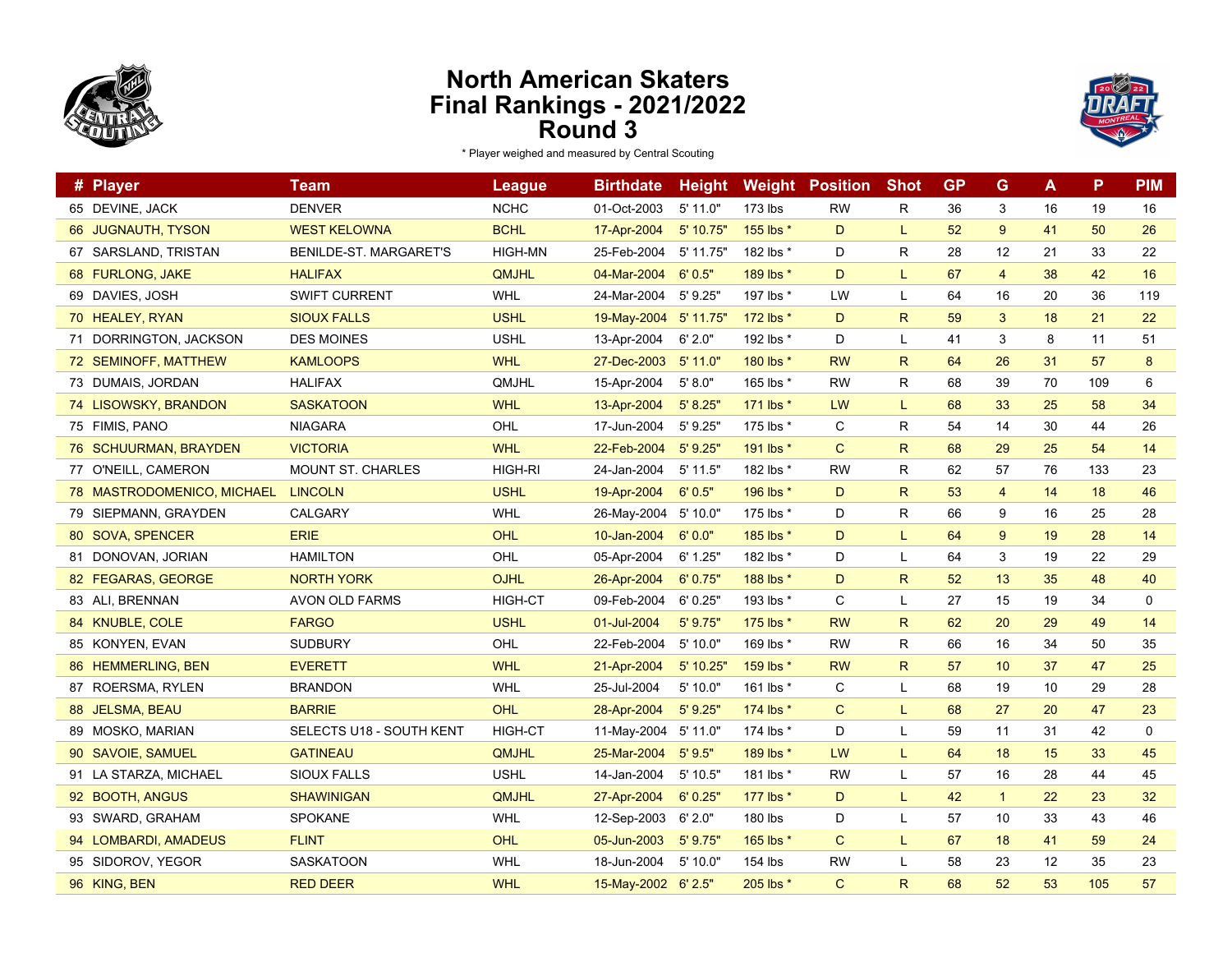



|     | # Player                   | Team                    | League         | <b>Birthdate</b> | <b>Height</b> | Weight         | <b>Position</b> | <b>Shot</b>  | <b>GP</b> | G               | A              | P   | <b>PIM</b>   |
|-----|----------------------------|-------------------------|----------------|------------------|---------------|----------------|-----------------|--------------|-----------|-----------------|----------------|-----|--------------|
|     | 97 GARDNER, DAIMON         | <b>WARROAD</b>          | <b>HIGH-MN</b> | 18-Jan-2004      | 6' 4.25"      | 200 lbs *      | $\mathsf{C}$    | L            | 30        | 45              | 38             | 83  | 18           |
|     | 98 BARBASHEV, MAXIM        | <b>MONCTON</b>          | <b>QMJHL</b>   | 18-Dec-2003      | 6'0.75''      | 181 lbs *      | LW              | L            | 59        | 15              | 27             | 42  | 66           |
|     | 99 FISHER, JAMES           | <b>BELMONT HILL</b>     | <b>HIGH-MA</b> | 28-Apr-2004      | 6' 2.0"       | 170 lbs        | <b>RW</b>       | R            | 27        | 17              | 11             | 28  | $\mathbf 0$  |
|     | 100 GAUDET, MARC-ANDRE     | <b>ACADIE-BATHURST</b>  | <b>QMJHL</b>   | 24-Oct-2003      | 6'3.0"        | 180 lbs *      | D               | L            | 68        | 13              | 25             | 38  | 34           |
| 101 | HOPKINS, RYAN              | <b>PENTICTON</b>        | <b>BCHL</b>    | 15-Apr-2004      | 6' 2.0"       | 175 lbs        | D               | R            | 47        | 7               | 24             | 31  | 10           |
|     | 102 BROWN, GARRETT         | <b>SIOUX CITY</b>       | <b>USHL</b>    | 04-Apr-2004      | 6' 1.5"       | 178 lbs $*$    | D               | $\mathsf{R}$ | 62        | $\overline{4}$  | 12             | 16  | 24           |
|     | 103 MAGGIO, MATTHEW        | <b>WINDSOR</b>          | OHL            | 25-Nov-2002      | 5' 10.5"      | 186 lbs *      | <b>RW</b>       | R            | 66        | 38              | 47             | 85  | 22           |
|     | 104 EDMONDS, LUCAS         | <b>KINGSTON</b>         | OHL            | 27-Jan-2001      | 5' 11.0"      | 185 lbs *      | <b>RW</b>       | R.           | 68        | 34              | 79             | 113 | 14           |
|     | 105 BUTEAU, FRANCOIS-JAMES | <b>CAPE BRETON</b>      | QMJHL          | 28-Apr-2004      | 6'3.0"        | 194 lbs *      | D               | L            | 67        | 5               | 12             | 17  | 56           |
|     | 106 PERKINS, MATTHEW       | <b>HUMBOLDT</b>         | <b>SJHL</b>    | 21-Jan-2004      | $5'$ 11.0"    | $175$ lbs      | LW              | L            | 57        | 23              | 36             | 59  | 34           |
|     | 107 HVIDSTON, CONNOR       | <b>SWIFT CURRENT</b>    | WHL            | 11-Sep-2004      | 6' 1.5"       | 164 lbs *      | LW              | L            | 58        | 13              | 19             | 32  | 14           |
|     | 108 KUDRYAVTSEV, KIRILL    | <b>SAULT STE. MARIE</b> | OHL            | 05-Feb-2004      | $5'$ 11.5"    | <b>200 lbs</b> | D               | L            | 68        | $\overline{5}$  | 34             | 39  | 10           |
|     | 109 THORNTON, HUDSON       | PRINCE GEORGE           | <b>WHL</b>     | 04-Nov-2003      | 5' 10.75'     | 178 lbs *      | D               | L            | 65        | 14              | 31             | 45  | 26           |
|     | 110 DYCK, TYSON            | <b>CRANBROOK</b>        | <b>BCHL</b>    | 06-Feb-2004      | $5'$ 10.75'   | 166 lbs *      | $\mathsf{C}$    | L            | 54        | 34              | 41             | 75  | 58           |
|     | 111 SLOAN, JAKE            | <b>TRI-CITY</b>         | <b>WHL</b>     | 13-Feb-2004      | 6'3.0"        | 207 lbs *      | <b>RW</b>       | R            | 57        | 17              | 16             | 33  | 20           |
|     | 112 BELL, PARKER           | <b>TRI-CITY</b>         | <b>WHL</b>     | 26-Sep-2003      | 6' 4.25''     | 192 lbs *      | <b>LW</b>       | L.           | 64        | 18              | 31             | 49  | 33           |
|     | 113 BRUNET, FREDERIC       | <b>RIMOUSKI</b>         | QMJHL          | 21-Aug-2003      | 6' 2.0"       | 176 lbs        | D               | L            | 63        | 12              | 34             | 46  | 16           |
|     | 114 ROMAINE, CHRIS         | <b>MILTON ACADEMY</b>   | <b>HIGH-MA</b> | 21-Feb-2004      | 6'0.0"        | <b>190 lbs</b> | D               | $\mathsf{R}$ | 18        | 9               | 13             | 22  | $\mathbf{0}$ |
|     | 115 ARNSBY, LIAM           | NORTH BAY               | OHL            | 20-Nov-2003      | 5' 10.25'     | 181 lbs *      | C               | R            | 46        | 9               | 17             | 26  | 70           |
|     | 116 VIDICEK, MARKUS        | <b>HALIFAX</b>          | QMJHL          | 21-Mar-2004      | 5'9.0"        | 155 lbs *      | $\mathsf{C}$    | L            | 68        | 18              | 47             | 65  | 34           |
|     | 117 LEDDY, CHARLES         | <b>USA U-18</b>         | <b>NTDP</b>    | 11-Jan-2004      | 6' 1.0"       | 184 lbs *      | D               | R            | 55        | 0               | 17             | 17  | 61           |
|     | 118 DIONICIO, RODWIN       | <b>NIAGARA</b>          | OHL            | 30-Mar-2004      | 6' 1.75''     | 207 lbs *      | D               | L            | 57        | $6\phantom{1}6$ | 25             | 31  | 45           |
|     | 119 MILNE, MICHAEL         | <b>WINNIPEG</b>         | WHL            | 21-Sep-2002      | 5' 10.25'     | 185 lbs *      | LW              | L            | 68        | 38              | 43             | 81  | 55           |
|     | 120 DOWHANIUK, KEATON      | <b>PRINCE GEORGE</b>    | <b>WHL</b>     | 08-Feb-2004      | 6'0.0"        | 165 lbs *      | D               | L            | 64        | $\mathbf{1}$    | 21             | 22  | 48           |
|     | 121 SPICER, COLE           | <b>USA U-18</b>         | <b>NTDP</b>    | 13-Jun-2004      | 5' 10.25'     | 175 lbs *      | C               | L            | 58        | 20              | 19             | 39  | 22           |
|     | 122 DELIC, KOCHA           | <b>SUDBURY</b>          | OHL            | 11-Mar-2004      | 5'10.0"       | 184 lbs *      | $\mathsf{C}$    | L            | 65        | 17              | 29             | 46  | 29           |
|     | 123 EDWARD, JACKSON        | <b>LONDON</b>           | OHL            | 27-Feb-2004      | 6' 2.5"       | 186 lbs *      | D               | L            | 54        | $\mathbf 0$     | 6              | 6   | 51           |
|     | 124 FENENKO, NIKS          | <b>BAIE-COMEAU</b>      | QMJHL          | 18-Aug-2004      | 6'0.5"        | 168 lbs *      | D               | L            | 62        | $6\phantom{1}6$ | 34             | 40  | 20           |
|     | 125 GRUBA, LEO             | <b>HILL-MURRAY</b>      | <b>HIGH-MN</b> | 14-Dec-2003      | 6'0.75''      | 202 lbs *      | D               | R            | 31        | 12              | 21             | 33  | 16           |
|     | 126 MATHURIN, TNIAS        | <b>NORTH BAY</b>        | OHL            | 15-Jan-2004      | 6' 2.5"       | 200 lbs *      | D               | L            | 44        | 3               | 12             | 15  | 26           |
|     | 127 SPARKES, JACK          | <b>ST. MICHAELS</b>     | OJHL           | 20-Oct-2003      | 6'7.75''      | 227 lbs *      | D               | R            | 37        | 5               | $\overline{7}$ | 12  | 72           |
|     | 128 LOSHING, YOAN          | <b>MONCTON</b>          | QMJHL          | 29-Feb-2004      | 5'90"         | 162 lbs *      | LW              | L.           | 50        | 19              | 23             | 42  | 38           |
|     |                            |                         |                |                  |               |                |                 |              |           |                 |                |     |              |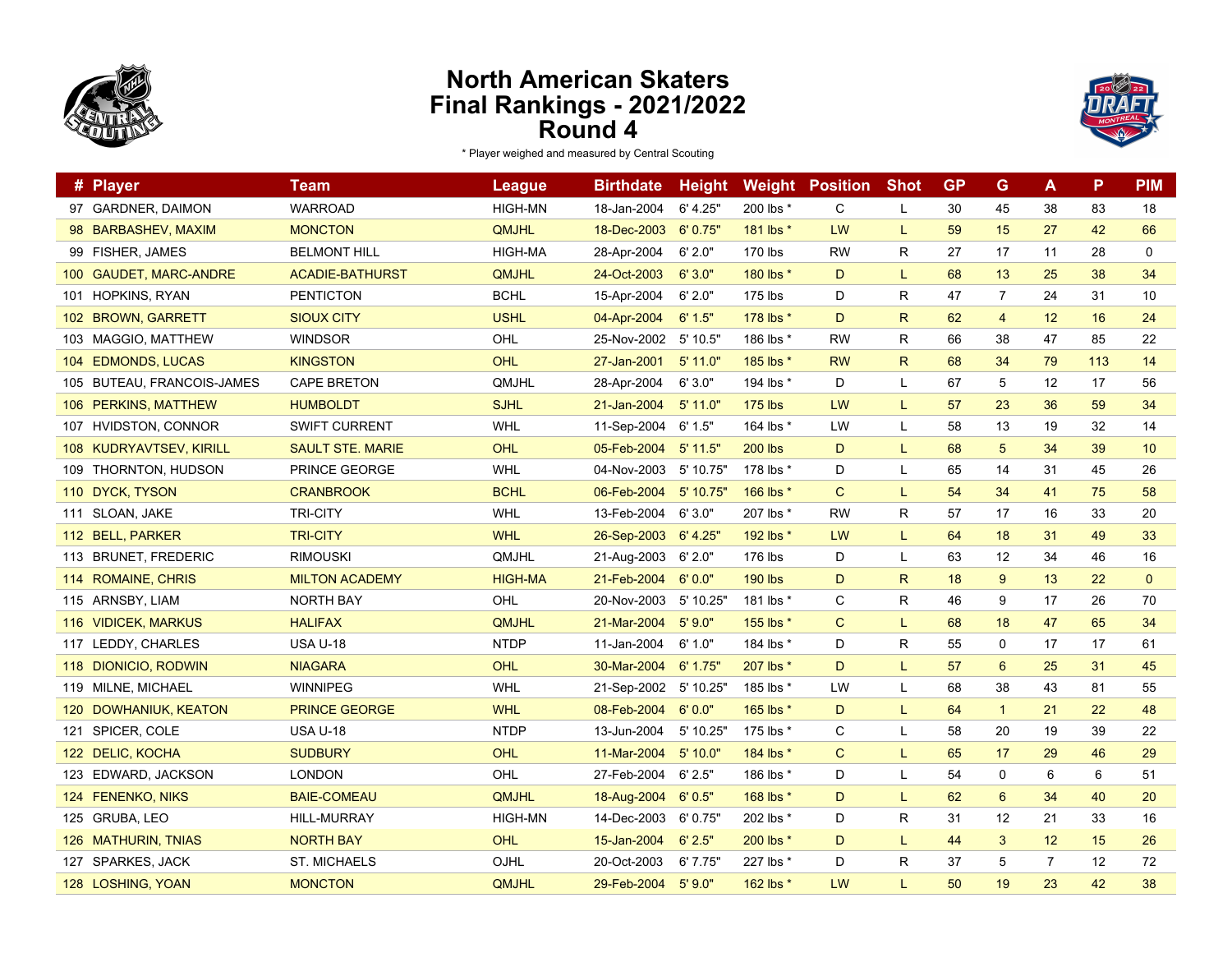



| # Player                       | Team                             | League         | <b>Birthdate</b>     | <b>Height</b> |                | <b>Weight Position</b> | <b>Shot</b>  | <b>GP</b> | G              | A  | P  | <b>PIM</b>  |
|--------------------------------|----------------------------------|----------------|----------------------|---------------|----------------|------------------------|--------------|-----------|----------------|----|----|-------------|
| 129 GODBOUT, DYLAN             | <b>HILL-MURRAY</b>               | <b>HIGH-MN</b> | 05-May-2004          | 5' 10.5"      | 183 lbs *      | LW                     | L            | 31        | 30             | 25 | 55 | 12          |
| 130 SOBIESKI, KAZIMIER         | <b>SHATTUCK - ST MARY'S PREP</b> | <b>HIGH-MN</b> | 12-Apr-2004          | $5'$ 11.75'   | 181 lbs *      | D                      | $\mathsf{R}$ | 38        | $\overline{4}$ | 27 | 31 | 26          |
| 131 CALLOW, MICHAEL            | <b>ST. SEBASTIANS SCHOOL</b>     | <b>HIGH-MA</b> | 15-Jan-2004          | 6'3.5"        | 181 lbs *      | <b>RW</b>              | $\mathsf{R}$ | 25        | 26             | 15 | 41 | $\mathbf 0$ |
| 132 PIONK, AARON               | <b>MN WILDERNESS</b>             | <b>NAHL</b>    | 16-Jan-2003          | 6'0.5"        | 165 lbs *      | D                      | L.           | 51        | 9              | 19 | 28 | 14          |
| 133 NEWCOMBE, JACOB            | CHICOUTIMI                       | QMJHL          | 27-Apr-2004          | $5'$ 11.5"    | 198 lbs *      | C                      | L            | 66        | 14             | 22 | 36 | 15          |
| 134 LAVOIE, ZAKARY             | <b>MISSISSAUGA</b>               | <b>OHL</b>     | 13-Mar-2004          | $5'$ 10.5"    | 170 lbs *      | <b>RW</b>              | $\mathsf{R}$ | 64        | 23             | 21 | 44 | 18          |
| 135 HARVEY, JACK               | <b>CHICAGO</b>                   | <b>USHL</b>    | 31-Mar-2003          | 5'9.5"        | 176 lbs *      | C                      | L            | 60        | 26             | 23 | 49 | 8           |
| 136 HARRIS, SAM                | <b>SIOUX FALLS</b>               | <b>USHL</b>    | 14-Oct-2003          | $5'$ 11.0"    | 186 lbs *      | LW                     | L.           | 60        | 16             | 19 | 35 | 68          |
| 137 WARD, MATHEW               | <b>SWIFT CURRENT</b>             | WHL            | 24-Jan-2004          | 5'7.5"        | 156 lbs *      | C                      | L            | 64        | 22             | 35 | 57 | 96          |
| 138 BERARD, BRADY              | <b>USA U-18</b>                  | <b>NTDP</b>    | 26-Feb-2004          | 6'0.0"        | 192 lbs *      | $\mathsf{C}$           | L            | 47        | $\overline{4}$ | 6  | 10 | 18          |
| 139 MAYER, SAMUEL              | PETERBOROUGH                     | OHL            | 15-Apr-2003          | 6' 2.5"       | 200 lbs *      | D                      | L            | 68        | 11             | 26 | 37 | 78          |
| 140 VERREAULT, ANTONIN         | <b>GATINEAU</b>                  | <b>QMJHL</b>   | 28-Jul-2004          | 5'7.75''      | 162 lbs *      | LW                     | L.           | 56        | 14             | 32 | 46 | 12          |
| <b>GENDRON, ALEXIS</b><br>141  | BLAINVILLE-BOISBRIAND            | QMJHL          | 30-Dec-2003          | 5'9.0"        | 175 lbs *      | <b>RW</b>              | L            | 66        | 30             | 16 | 46 | 60          |
| 142 WRIGHT, CHARLIE            | <b>SASKATOON</b>                 | <b>WHL</b>     | 22-Oct-2003          | 6'0.0"        | 175 lbs $*$    | D                      | L            | 58        | $\mathbf{1}$   | 18 | 19 | 6           |
| 143 BOUROSH, DANIIL            | ROUYN-NORANDA                    | QMJHL          | 15-Apr-2004          | 6' 1.0"       | 181 lbs        | <b>RW</b>              | R            | 67        | 29             | 15 | 44 | 24          |
| 144 PIERRE, NICHOLAS           | <b>SIOUX CITY</b>                | <b>USHL</b>    | 09-Apr-2004          | 5' 8.5"       | 170 lbs *      | LW                     | L.           | 60        | 17             | 16 | 33 | 18          |
| WISDOM, ZACCHARYA<br>145       | <b>CEDAR RAPIDS</b>              | <b>USHL</b>    | 29-Apr-2004          | 5' 11.25'     | 170 lbs *      | <b>RW</b>              | $\mathsf{R}$ | 53        | 10             | 12 | 22 | 40          |
| 146 MCGRATH, CONNOR            | <b>HUMBOLDT</b>                  | <b>SJHL</b>    | 04-Sep-2003          | $5'$ 11.0"    | $154$ lbs      | $\mathsf{C}$           | L            | 56        | 35             | 49 | 84 | 50          |
| <b>TOURIGNY, MIGUEL</b><br>147 | ACADIE-BATHURST                  | QMJHL          | 09-Feb-2002          | 5' 8.0"       | 168 lbs *      | D                      | R            | 65        | 31             | 49 | 80 | 96          |
| 148 HARDIE, JAMES              | <b>MISSISSAUGA</b>               | OHL            | 18-Jan-2002          | 6'0.0"        | <b>183 lbs</b> | LW                     | L.           | 68        | 41             | 36 | 77 | 31          |
| 149 GAZIZOV, RUSLAN            | <b>LONDON</b>                    | OHL            | 21-Jan-2004          | 5' 10.75'     | 180 lbs *      | LW                     | L            | 54        | 10             | 18 | 28 | 22          |
| 150 HUJER, JAKUB               | ROUYN-NORANDA                    | <b>QMJHL</b>   | 17-Jun-2004          | 6'3.25"       | 190 lbs *      | $\mathsf{C}$           | L            | 49        | 9              | 15 | 24 | 34          |
| 151 CASTLE, AIDAN              | <b>NIAGARA</b>                   | OHL            | 08-Jan-2004          | 6'0.25"       | 177 lbs *      | <b>RW</b>              | L            | 68        | 15             | 28 | 43 | 24          |
| 152 STONEHOUSE, BRADY          | <b>OTTAWA</b>                    | OHL            | 06-Aug-2004          | 5'9.25"       | 182 lbs *      | <b>RW</b>              | L.           | 68        | 18             | 17 | 35 | 52          |
| 153 COLLINS, NOLAN             | <b>SUDBURY</b>                   | OHL            | 28-Apr-2004          | 6' 2.75"      | 194 lbs *      | D                      | R            | 65        | 4              | 14 | 18 | 56          |
| 154 IASENZA, FRANCESCO         | <b>MONCTON</b>                   | <b>QMJHL</b>   | 11-Jul-2004          | $5'$ 11.25    | 180 lbs *      | D                      | L.           | 64        | $\overline{2}$ | 16 | 18 | 89          |
| 155 GILL, DYLLAN               | ROUYN-NORANDA                    | QMJHL          | 07-Jun-2004          | 6' 1.5"       | 179 lbs *      | D                      | R            | 66        | 6              | 15 | 21 | 24          |
| 156 GRAHAM, MAX                | <b>KELOWNA</b>                   | <b>WHL</b>     | 21-May-2004 6' 2.25" |               | 181 lbs *      | $\mathsf{C}$           | L.           | 64        | 10             | 23 | 33 | 43          |
| 157 STEFAN, JAMES              | <b>PORTLAND</b>                  | <b>WHL</b>     | 09-Aug-2003          | 6'0.0"        | $173$ lbs      | <b>RW</b>              | R            | 68        | 34             | 45 | 79 | 42          |
| 158 JACKSON, KYLE              | <b>NORTH BAY</b>                 | OHL            | 17-Oct-2002          | 6' 2.0"       | 191 lbs        | $\mathsf{C}$           | L.           | 45        | 30             | 32 | 62 | 23          |
| 159 HEJDUK, MAREK              | <b>USA U-18</b>                  | <b>NTDP</b>    | 03-Jan-2004          | 5' 11.75'     | 184 lbs *      | <b>RW</b>              | R            | 52        | 10             | 9  | 19 | 32          |
| 160 ROY, PIER-OLIVIER          | <b>VICTORIAVILLE</b>             | <b>QMJHL</b>   | 05-Mar-2004          | 5'9.5"        | 173 lbs *      | D                      | L.           | 66        | 5              | 21 | 26 | 35          |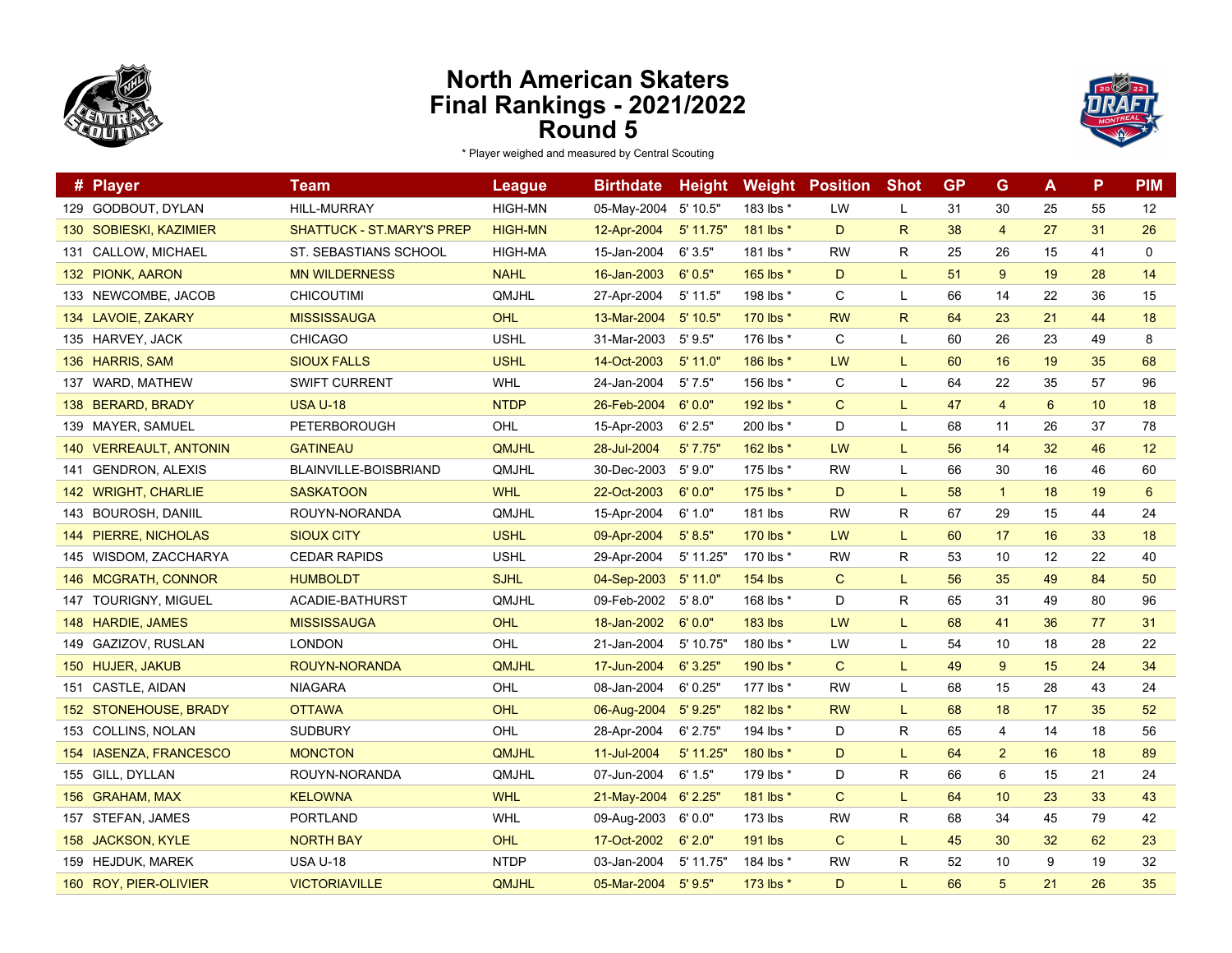



| # Player                 | Team                           | League         | <b>Birthdate</b>      | <b>Height</b> |                | <b>Weight Position</b> | <b>Shot</b>  | <b>GP</b> | G              | A  | P   | <b>PIM</b>     |
|--------------------------|--------------------------------|----------------|-----------------------|---------------|----------------|------------------------|--------------|-----------|----------------|----|-----|----------------|
| 161 HALLIDAY, STEPHEN    | <b>DUBUQUE</b>                 | <b>USHL</b>    | 02-Jul-2002           | 6'3.0"        | 213 lbs *      | C                      | L            | 62        | 35             | 60 | 95  | 52             |
| 162 ROBERTSON, TUCKER    | <b>PETERBOROUGH</b>            | OHL            | 22-Jun-2003           | $5'$ 10.5"    | 190 lbs *      | $\mathsf{C}$           | $\mathsf{R}$ | 68        | 41             | 40 | 81  | 48             |
| 163 BOOKMAN, ZACH        | <b>BROOKS</b>                  | <b>AJHL</b>    | 29-Mar-2002           | 5'9.5"        | 175 lbs *      | D                      | $\mathsf{R}$ | 55        | 21             | 81 | 102 | 30             |
| 164 MULDOWNEY, JOEY      | NICHOLS SCHOOL                 | <b>HIGH-NY</b> | 05-Jun-2004           | $5'$ 11.0"    | <b>155 lbs</b> | <b>RW</b>              | $\mathsf{R}$ | 56        | 57             | 40 | 97  | $\mathbf{0}$   |
| 165 BADGER, GRAYSON      | DEXTER SCHOOL                  | HIGH-MA        | 09-May-2004           | 6'0.0"        | 172 lbs *      | <b>RW</b>              | $\mathsf{R}$ | 24        | 9              | 23 | 32  | $\mathbf 0$    |
| 166 BUZZIOL, LUCAS       | <b>MILTON</b>                  | <b>OJHL</b>    | 04-May-2004           | 5'11.0"       | <b>185 lbs</b> | $\mathsf{C}$           | $\mathsf{R}$ | 51        | 20             | 29 | 49  | 28             |
| 167 BUYDENS, CARSON      | <b>VIRDEN</b>                  | <b>MJHL</b>    | 10-Mar-2004           | 6'3.0"        | 182 lbs        | C                      | R            | 54        | 27             | 26 | 53  | 75             |
| 168 MITTELSTADT, LUKE    | <b>MADISON</b>                 | <b>USHL</b>    | 22-Jan-2003           | 5' 10.75'     | 175 lbs *      | D                      | L.           | 60        | 19             | 36 | 55  | 22             |
| 169 POWELL, SEAMUS       | <b>USA U-18</b>                | <b>NTDP</b>    | 26-Apr-2004           | 5' 11.75"     | 166 lbs *      | D                      | L            | 58        | $\mathbf{1}$   | 13 | 14  | 2              |
| 170 KOMAROV, VSEVOLOD    | <b>QUEBEC</b>                  | <b>QMJHL</b>   | 11-Jan-2004           | 6' 2.25"      | 182 lbs *      | D                      | $\mathsf{R}$ | 60        | 2              | 17 | 19  | 40             |
| 171 STEELE, LIAM         | STANSTEAD COLLEGE              | HIGH-QC        | 21-Apr-2004           | 6'3.5"        | 213 lbs *      | D                      | $\mathsf{R}$ | 30        | $\overline{7}$ | 23 | 30  | 0              |
| 172 HUGHES, WILLIAM      | <b>DEXTER SCHOOL</b>           | <b>HIGH-MA</b> | 14-Jan-2004           | 6'3.0"        | 203 lbs *      | $\mathsf{C}$           | $\mathsf{R}$ | 25        | 16             | 18 | 34  | $\mathbf{0}$   |
| 173 GUEVIN, JACOB        | <b>MUSKEGON</b>                | <b>USHL</b>    | 17-Jan-2003           | 5' 11.0"      | 181 lbs        | D                      | $\mathsf{R}$ | 59        | 6              | 51 | 57  | 67             |
| 174 CARDONA, ADAM        | <b>WATERLOO</b>                | <b>USHL</b>    | 05-Oct-2003           | 6' 1.5"       | 190 lbs *      | D                      | $\mathsf{R}$ | 42        | 3              | 5  | 8   | 43             |
| 175 DUNBAR, TYLER        | <b>MUSKEGON</b>                | <b>USHL</b>    | 18-Dec-2003           | 6'0.5"        | 189 lbs *      | D                      | L            | 61        | 4              | 21 | 25  | 53             |
| 176 DUBINSKY, AIDEN      | <b>TRI-CITY</b>                | <b>USHL</b>    | 28-Apr-2004           | 6'0.25"       | 185 lbs *      | D                      | $\mathsf{R}$ | 59        | 3              | 12 | 15  | 50             |
| 177 ALSCHER, MAREK       | <b>PORTLAND</b>                | <b>WHL</b>     | 07-Apr-2004           | 6'3.0"        | 196 lbs *      | D                      | L            | 61        | 7              | 9  | 16  | 48             |
| 178 O'CONNELL, GAVIN     | <b>WATERLOO</b>                | <b>USHL</b>    | 19-Feb-2004           | $5'$ 11.0"    | 180 lbs *      | $\mathsf{C}$           | $\mathsf{R}$ | 62        | 8              | 16 | 24  | 20             |
| 179 BRYANT, GAVIN        | <b>OWEN SOUND</b>              | OHL            | 24-Jul-2004           | 5' 10.0"      | 190 lbs *      | C                      | L            | 63        | 9              | 29 | 38  | 15             |
| 180 ROEST, AUSTIN        | <b>EVERETT</b>                 | <b>WHL</b>     | 22-Jan-2004           | 5'9.0"        | 169 lbs *      | $\mathsf{C}$           | $\mathsf{R}$ | 59        | 13             | 19 | 32  | 26             |
| 181 HODASS, BOGDANS      | <b>MEDICINE HAT</b>            | <b>WHL</b>     | 13-Apr-2003           | 6' 2.5"       | 202 lbs *      | D                      | L            | 57        | $\overline{7}$ | 17 | 24  | 51             |
| 182 BLAIS, ALEX          | <b>CHICOUTIMI</b>              | <b>QMJHL</b>   | 03-Mar-2004           | $5'$ 11.5"    | 162 lbs *      | $\mathsf{C}$           | $\mathsf{R}$ | 44        | 9              | 21 | 30  | $6\phantom{1}$ |
| 183 COOKE, BRICE         | <b>NIAGARA</b>                 | OHL            | 23-Mar-2004           | 6' 1.5"       | 190 lbs *      | LW                     | L            | 64        | 18             | 10 | 28  | 42             |
| 184 BERGER, MICAH        | <b>MOUNT ST. CHARLES</b>       | <b>HIGH-RI</b> | 29-Jun-2004           | $5'$ 11.0"    | 171 lbs *      | LW                     | L.           | 63        | 43             | 81 | 124 | 22             |
| 185 BOCHAROV, PAVEL      | <b>MEDICINE HAT</b>            | WHL            | 21-Feb-2004           | 5' 11.75'     | 184 lbs *      | D                      | R            | 69        | 3              | 11 | 14  | 33             |
| 186 KMEC, JOZEF VILIAM   | <b>PRINCE GEORGE</b>           | <b>WHL</b>     | 02-Jan-2004           | 6' 1.5"       | 198 lbs *      | D                      | $\mathsf{R}$ | 62        | 2              | 12 | 14  | 27             |
| 187 LITTLER, CADE        | <b>WENATCHEE</b>               | <b>BCHL</b>    | 12-Jul-2004           | 6'3.25"       | 197 lbs *      | C                      | $\mathsf{R}$ | 50        | 20             | 25 | 45  | 32             |
| 188 BETTAHAR, RAYAN      | <b>SWIFT CURRENT</b>           | <b>WHL</b>     | 22-Feb-2004           | 6'0.5"        | 198 lbs *      | D                      | L.           | 63        | $\mathbf{1}$   | 14 | 15  | 73             |
| 189 ANDERSON, KENT       | <b>GREEN BAY</b>               | <b>USHL</b>    | 13-Nov-2003           | 6' 2.5"       | 200 lbs *      | D                      | R            | 61        | $\overline{2}$ | 26 | 28  | 18             |
| 190 MORDEN, MATTHEW      | <b>ST. ANDREWS COLLEGE</b>     | <b>HIGH-ON</b> | 29-Jul-2004           | 6'3.75''      | 203 lbs *      | D                      | L.           | 41        | 8              | 27 | 35  | 22             |
| 191 WOLFENBERG, NICHOLAS | <b>OKOTOKS</b>                 | AJHL           | 11-Jun-2004           | 6'0.75"       | 208 lbs *      | D                      | R            | 36        | 3              | 10 | 13  | 93             |
| 192 LAUBACH, REESE       | <b>NORTHSTAR CHRISTIAN U18</b> | <b>HIGH-MN</b> | 20-Nov-2003 5' 11.25" |               | 167 lbs *      | $\mathsf{C}$           | $\mathsf{R}$ | 57        | 51             | 51 | 102 | 83             |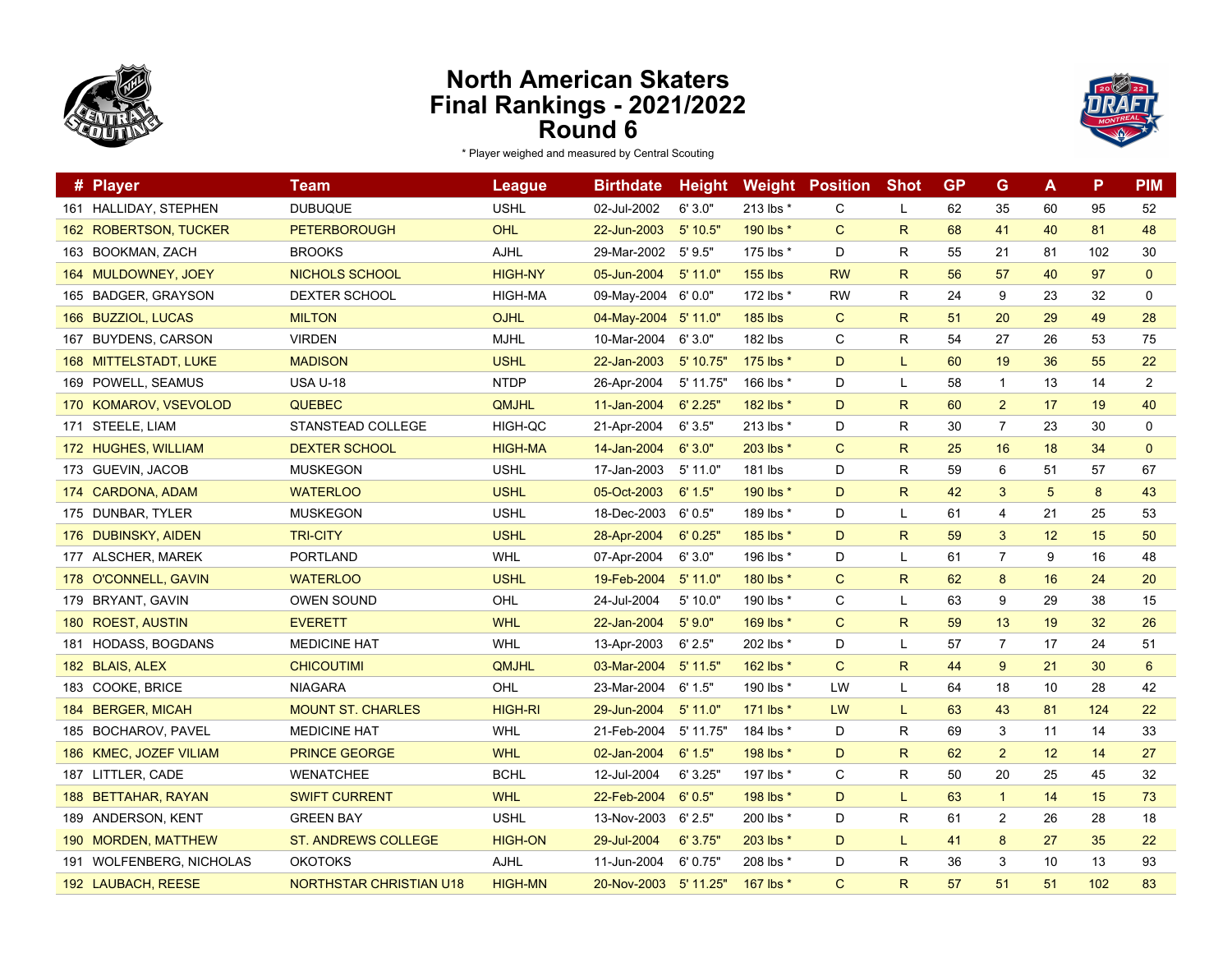



|     | # Player               | Team                         | <b>League</b>  | <b>Birthdate</b>     | <b>Height</b> | Weight         | <b>Position</b> | <b>Shot</b>  | <b>GP</b> | G               | A              | P  | <b>PIM</b>   |
|-----|------------------------|------------------------------|----------------|----------------------|---------------|----------------|-----------------|--------------|-----------|-----------------|----------------|----|--------------|
|     | 193 PAISLEY, TY        | <b>STEINBACH</b>             | <b>MJHL</b>    | 15-Apr-2004          | 6' 2.0"       | 175 lbs        | LW              | L            | 53        | 17              | 13             | 30 | 20           |
|     | 194 BOWMAN, BRAEDEN    | <b>GUELPH</b>                | OHL            | 26-Jun-2003          | 6' 1.25"      | 204 lbs *      | <b>RW</b>       | R            | 60        | 27              | 10             | 37 | 18           |
|     | 195 BELAND, JULIEN     | <b>RIMOUSKI</b>              | QMJHL          | 24-Jul-2003          | 6'3.25"       | 184 lbs *      | LW              | L            | 56        | 10              | 19             | 29 | 14           |
|     | 196 SCHWINDT, KAI      | <b>MISSISSAUGA</b>           | <b>OHL</b>     | 17-Dec-2003          | $6'$ 2.75"    | 183 lbs *      | <b>LW</b>       | L            | 68        | 12              | 5              | 17 | 16           |
| 197 | MURANOV, MAXIM         | CALGARY                      | <b>WHL</b>     | 02-Jun-2004          | 6'0.0"        | 158 lbs        | LW              | L            | 50        | 5               | 8              | 13 | 29           |
|     | 198 WOODWORTH, LUKE    | <b>DRUMMONDVILLE</b>         | <b>QMJHL</b>   | 01-Mar-2004          | 5' 8.75"      | 155 lbs *      | $\mathbf{C}$    | R.           | 68        | 16              | 34             | 50 | 20           |
|     | 199 BURNSIDE, DAVIS    | <b>DUBUQUE</b>               | <b>USHL</b>    | 22-Sep-2003          | 5' 10.75'     | 176 lbs *      | <b>RW</b>       | R            | 60        | 18              | 25             | 43 | 50           |
|     | 200 FLEMING, MADDOX    | <b>SIOUX FALLS</b>           | <b>USHL</b>    | 13-Feb-2004          | 5' 11.25"     | 182 lbs *      | $\mathsf{C}$    | R            | 47        | 10              | 24             | 34 | 14           |
|     | 201 DUKE, TYLER        | <b>USA U-18</b>              | <b>NTDP</b>    | 19-Jul-2004          | 5' 8.0"       | 179 lbs *      | D               | L            | 54        | 3               | 15             | 18 | 95           |
|     | 202 COTE, JUSTIN       | <b>DRUMMONDVILLE</b>         | <b>QMJHL</b>   | 11-Jul-2004          | 5'6.0"        | 158 lbs *      | LW              | L            | 64        | 26              | 30             | 56 | 14           |
|     | 203 KYRKOSTAS, JACKSON | <b>KIMBALL UNION</b>         | <b>HIGH-NH</b> | 19-Aug-2004          | 5'9.5"        | 155 lbs *      | C               | R            | 28        | 10              | 31             | 41 | 0            |
|     | 204 MATHIEU, JACOB     | <b>RIMOUSKI</b>              | QMJHL          | 05-May-2004 5' 10.0" |               | 168 lbs *      | $\mathsf{C}$    | L            | 68        | 23              | 12             | 35 | 33           |
|     | 205 ESTAPA, MARK       | <b>MICHIGAN</b>              | <b>BIG10</b>   | 13-Jan-2002          | 6' 1.0"       | 181 lbs        | LW              | L            | 34        | $\overline{2}$  | 9              | 11 | 45           |
|     | 206 RAMSAY, DUNCAN     | <b>KIMBALL UNION</b>         | <b>HIGH-NH</b> | 08-Feb-2004          | 6' 4.0"       | 201 lbs        | D               | L            | 33        | $5\phantom{.0}$ | 22             | 27 | $\mathbf{0}$ |
|     | 207 ALFANO, SAM        | PETERBOROUGH                 | OHL            | 18-Jan-2004          | 6'3.5"        | 205 lbs *      | <b>RW</b>       | R            | 65        | 13              | 12             | 25 | 29           |
|     | 208 HASKINS, TYLER     | <b>MADISON</b>               | <b>USHL</b>    | 07-Jul-2003          | 6'0.25''      | 168 lbs *      | <b>LW</b>       | L.           | 52        | 20              | 25             | 45 | 30           |
|     | 209 KURTH, CONNOR      | <b>DUBUQUE</b>               | <b>USHL</b>    | 30-Jul-2003          | $5'$ 11.0"    | 207 lbs *      | <b>RW</b>       | R            | 62        | 35              | 46             | 81 | 40           |
|     | 210 LIES, JUSTIN       | <b>VANCOUVER</b>             | <b>WHL</b>     | 24-Nov-2003          | 6' 1.0"       | 205 lbs *      | <b>RW</b>       | $\mathsf{R}$ | 50        | 8               | 8              | 16 | 42           |
|     | 211 NAMESTNIKOV, MAX   | <b>SARNIA</b>                | OHL            | 06-Feb-2004          | 5'7.5"        | 175 lbs *      | C               | L            | 68        | 16              | 24             | 40 | 49           |
|     | 212 FEIST, LAYTON      | <b>REGINA</b>                | <b>WHL</b>     | 26-Jan-2004          | 5'10.0"       | 167 lbs *      | D               | L            | 64        | $6\phantom{1}$  | 22             | 28 | 31           |
|     | 213 SCHMITT, BRAYDEN   | <b>BLAINVILLE-BOISBRIAND</b> | <b>QMJHL</b>   | 18-Mar-2004          | 5'10.0"       | 170 lbs *      | D               | R            | 68        | 2               | 23             | 25 | 48           |
|     | 214 JOYCE, NOLAN       | ST. SEBASTIANS SCHOOL        | <b>HIGH-MA</b> | 25-Sep-2003          | 6'0.0"        | <b>180 lbs</b> | D               | R.           | 25        | 14              | 24             | 38 | $\mathbf{0}$ |
|     | 215 SIM, LANDON        | <b>LONDON</b>                | OHL            | 17-Jul-2004          | 5'9.5"        | 166 lbs *      | <b>RW</b>       | L.           | 64        | 12              | 9              | 21 | 56           |
|     | 216 POHLKAMP, ERIC     | <b>CEDAR RAPIDS</b>          | <b>USHL</b>    | 23-Mar-2004          | 5'10.0"       | 205 lbs *      | D               | $\mathsf{R}$ | 61        | $\overline{7}$  | 11             | 18 | 22           |
|     | 217 POLSHAKOV, ZAKHAR  | <b>BRANDON</b>               | <b>WHL</b>     | 18-Sep-2003          | 5' 10.0"      | 180 lbs        | C               | L            | 55        | 5               | 14             | 19 | 20           |
|     | 218 FLAMAND, NOLAN     | <b>KELOWNA</b>               | <b>WHL</b>     | 12-Jan-2004          | 5'9.0"        | 171 lbs *      | $\mathsf{C}$    | L            | 60        | 10              | 30             | 40 | 8            |
|     | 219 SLAVIN, JEREMIAH   | <b>MUSKEGON</b>              | <b>USHL</b>    | 12-Aug-2004          | 6'2.0"        | 198 lbs *      | D               | L            | 42        | $\pmb{0}$       | $\overline{c}$ | 2  | 4            |
|     | 220 LARSEN, KASPER     | <b>MISSISSAUGA</b>           | OHL            | 23-Sep-2002          | 6' 4.5"       | 233 lbs *      | D               |              | 57        | 8               | 35             | 43 | 34           |
| 221 | <b>STEKLOV, KIRILL</b> | <b>LONDON</b>                | OHL            | 30-Mar-2002          | 6' 4.0"       | 187 lbs        | D               | L            | 34        | $\overline{2}$  | 10             | 12 | 17           |
|     | 222 MANCINI, ROBERTO   | <b>SAGINAW</b>               | OHL            | 08-Jul-2003          | 6' 2.5"       | 202 lbs *      | D               | L            | 64        | 11              | 17             | 28 | 79           |
|     | 223 CARLISLE, CAEDEN   | <b>SAULT STE. MARIE</b>      | OHL            | 31-Jan-2004          | 6' 1.0"       | 190 lbs        | D               | L            | 55        | 5               | 4              | 9  | 59           |
|     | 224 KESSLER, COLIN     | <b>CULVER ACADEMY</b>        | <b>HIGH-IN</b> | 07-Jun-2004          | $5'$ 11.5"    | 170 lbs *      | LW              | L.           | 49        | 39              | 45             | 84 | 24           |
|     |                        |                              |                |                      |               |                |                 |              |           |                 |                |    |              |